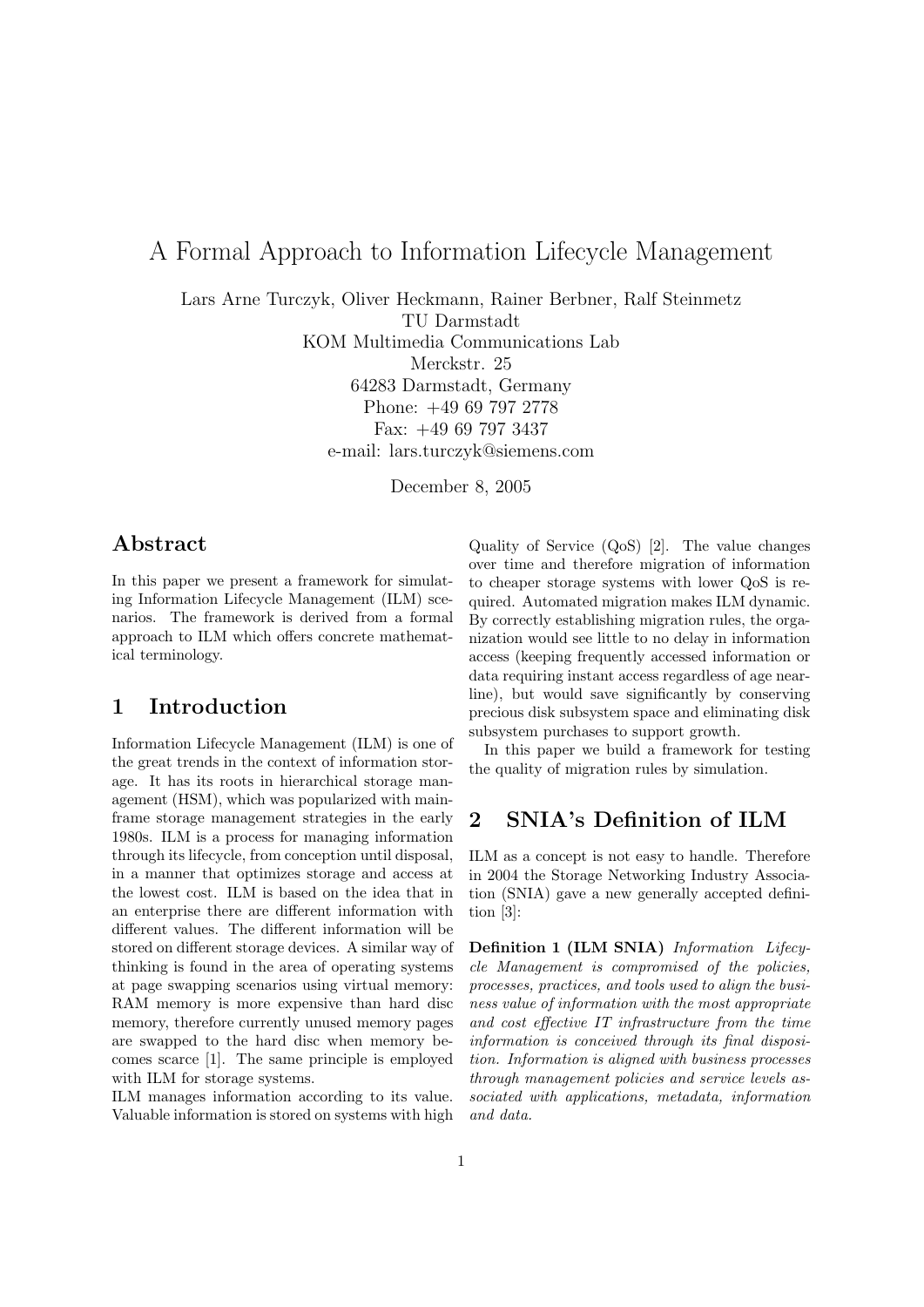This definition forms the basis for an accurate occupation with ILM. Nevertheless it is general and has limitations when applied to specific cases. Therefore a formal approach will lead to specific results for the employment of ILM as we will show.

We start with deriving a mathematical approach for defining ILM. In the mathematical environment the simulations will be prepared.

The following definition is not meant as a contradiction to the SNIA definition. It aims to help creating a best practices framework for ILM and ILM evaluations.

# 3 Formalized Definition of ILM

The formalized definition of ILM is derived canonically. To get a common understanding we refer to SNIA's definition of information [3]:

Definition 2 (Information) Information is data that is exchanged, expressed or represented within a context such as an application or a process.

This means the application offers the context for data.

Information in ILM has a granularity and the number of information in an enterprise is finite. Depending on the storing task the granularity can be, for example, a file, a database table, an email inbox or an object that is shared between applications that participate in a business process.

An access is based on operational reasons. This shows that the information has a certain importance for business. This importance is defined as value of the information.

#### Definition 3 (Value of Information) The

value of information  $V(I)$  describes the importance of the information I for the business. The value of information can be expressed in money.  $V(I)$ is initiated with the creation of the information I. The time of creation is defined as  $t_0 \geq 0$ .

The value of an information changes over time. It is a function of t:  $V(I(t))$ . Therefore it is necessary to migrate the information during its lifecycle to adequate storage systems.

How is the value determined? This is a complex question in ILM. The easy answer is: It depends on the the business processes. To be more specific it comes, for example, from the administrator, the end user or the CIO or from the application. External regulations and laws can determine the value, too, e.g. Sarbanes Oxley Act (SOA). Furthermore the value can be derived from the usage of information. Files with many accesses are more valuable than files with few accesses, which are more valuable than files with no accesses.

Therefore observing access patterns is one way to determine the value. There is a long tradition in looking for access patterns [4][5].

In section 4 we refer to our own study, which was conducted in 2005 [6].

When the value is determined, the information are grouped into information classes according to their value. All items of an information class have similar values. Values change over time, so the constellation within an information class varies. It is dynamic. One strength of ILM is to take this dynamic into account. Information class can be defined as follows:

Definition 4 (Information Class) An information class C is a set of all information  $I_1,...,I_m$ , whose values  $V(I_i(t))$  lie at the time t in a predefined (value-)interval.

$$
C := C_{i,j} := \{ I_i(t_j) \mid a \le V(I_i(tj)) < b; a, b \in \mathbf{R} \}
$$

An information class is a set of information which have similar values. "Similar" means the value lies within the interval  $[a, b)$ . Different information classes have different (disjunct) intervals.

The intention is to store the content of an information class on the same type of storage devices. Therefore all storage devices in the enterprise are grouped, too.

Definition 5 (Storage Class) A storage class S is a set of storage devices with similar properties, i.e. Quality of Service (QoS) and cost.

QoS summarizes especially security, backup frequency, access speed [7].

The storage classes represent the hierarchies in the ILM solution. The information classes are mapped onto the storage classes. It is a fix mapping which does not change after being established.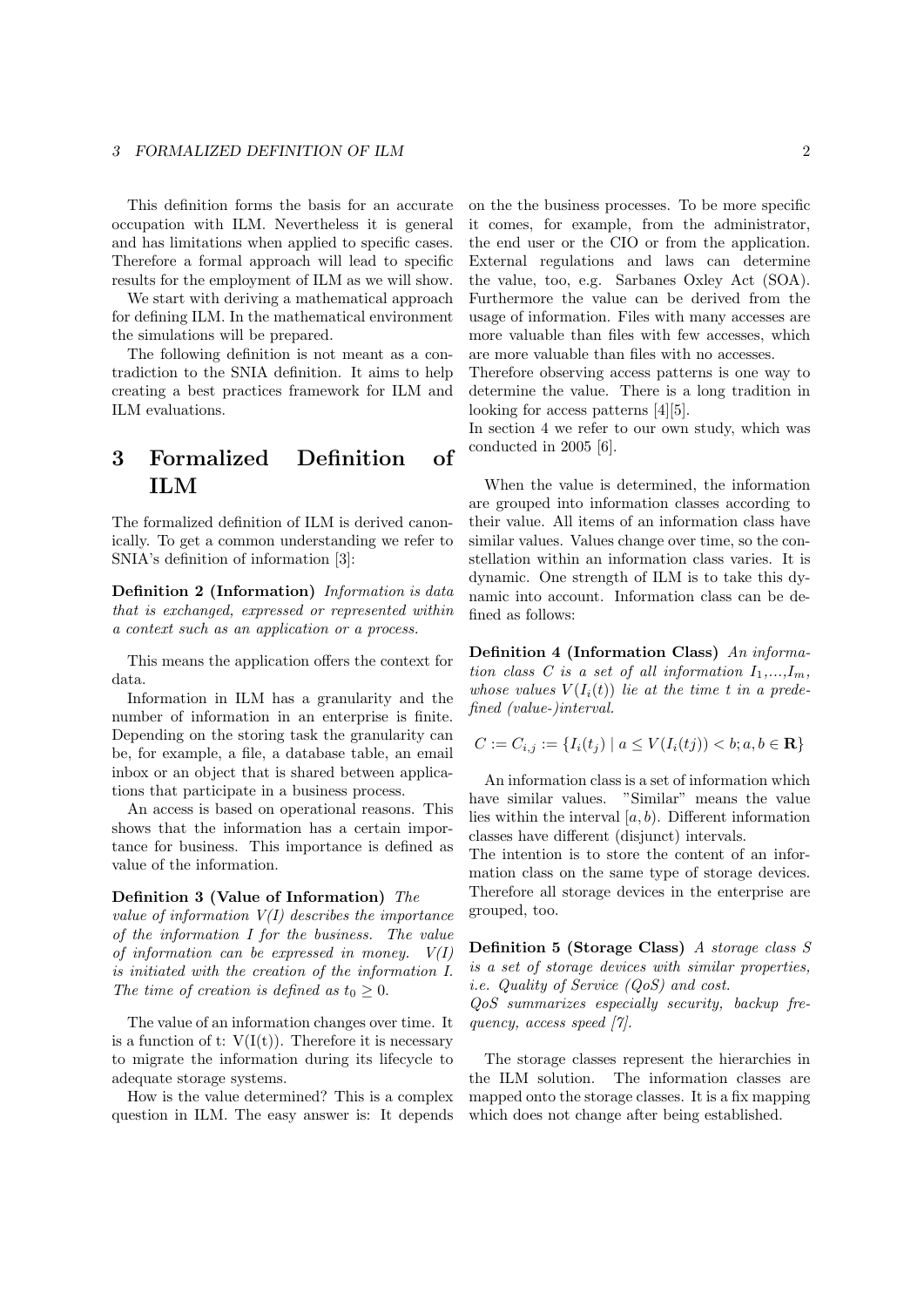In chapter 4 we pick up on this point and show how information classes can be defined and how the mapping can be arranged.

The content of an information class is not static. The value of each information might change beyond the value interval  $[a, b)$ . Then an information becomes an element of a different information class which is mapped to a different storage class. The information will be migrated. That is the migrating process of ILM.

The changes in value of an information are dynamic and define a "lifecycle". The following definition puts the lifecycle in a formula.

**Definition 6 (Lifecycle)** Let  $0 < t_1 < t_2$ . The lifecycle L of information I is the mapping of the value of I between time  $t_1$  and  $t_2$ .

$$
L(I) := \{ V(I(t)) \mid t_1 \le t \le t_2 \}
$$

The change in the value of information during a period of time represents a lifecycle.

The lifecycle is dynamic for each information. The question of administrators is "What happens to the system when all the dynamic lifecycles are reflected to the storage environment?". To avoid a bad experience on the real storage environment the dynamic behaviour of ILM has to be simulated.

Before simulating we summarize the formal approach in a formal definition of ILM.

Definition 7 (ILM) Information Lifecycle Management (ILM) is the mapping of the information  $I_1, ..., I_n$  on Classes  $C_1, ..., C_m$  according to their values  $V(I_1),...,V(I_n)$  in time interval  $[t_1,t_2]$ .

With the derived formalism the framework for simulation is established.

## 4 Application of the formal approach

ILM is a dynamic process affecting the whole IT. The effect of an ILM solution depends on the quality of the migration rules. To improve the quality of the rules simulations are helpful. The formal definition offers the framework for simulations.

**Step 1:**  $V(I)$ , the value of information I is determined.



Figure 1: Framework for simulations

Step 2: I becomes element of an information class according to its value.

Step 3: The determined information class has a fixed related storage class.

Step 4: I is stored on a storage device related to the determined storage class.

Steps 2 and 3 refer to a fix mapping. They were inserted in order to cluster information and storage devices. When dealing with a great number of information it is easier to apply migration rules to the whole set of information than to single information.

What is a migration rule exactly? A migration rule takes the value of an information and determines whether a migration is to be executed or not. In the framework the migration rule is a part of the information class. By defining the value interval  $[a, b]$  of an information class the migration rule is defined, too. Therefore the migration rule is part of determinating the value, too. The more complex the rule, the more complex the metric of the value and vice versa. Again, valuation is not easy. The framework can handle both simple and complex valuations.

Now we will apply the formal approach to a real database. We start with a case study made in 2005.

#### 4.1 Case study

In a case study on a database we provided following results [6]:

There were more than 150,000 files on the system and 89 percent of them were not accessed 90 days after creation.

The intention is to create an ILM concept with three different storage classes. The files shall be migrated between the three hierarchies automati-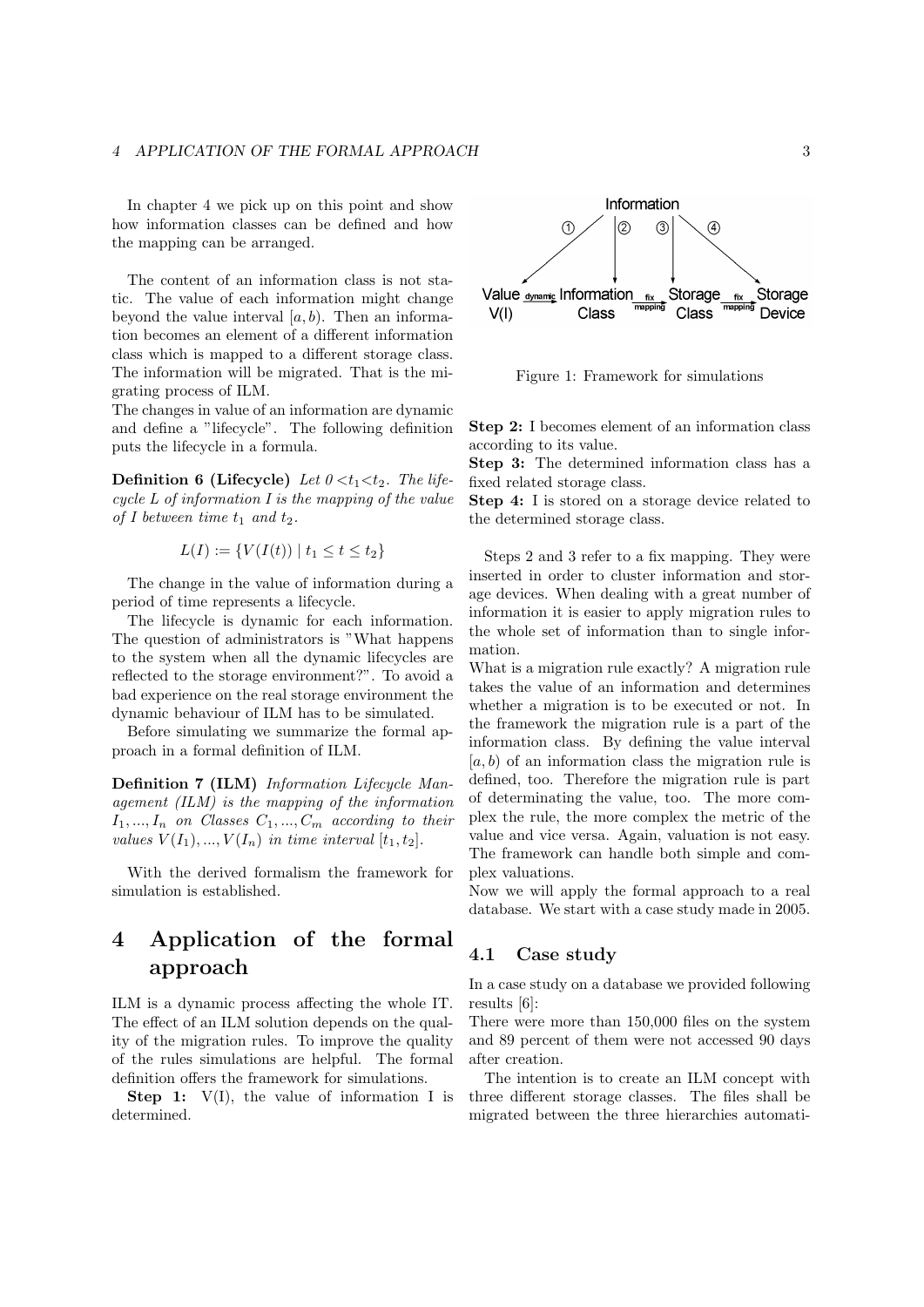

Figure 2: Access probability

cally. The task is to find an adequate and efficient set of migration rules.

To give an impression how specific rules can be evaluated we show the process for testing the rule "Move information when it is not accessed for a period of time (90 and 200 days)."

### 4.2 Application of the formal approach to the case study

The framework with its steps 1-4 is amended by step 0, the assessment, and by step 5 the simulation.

Specific case:

Step 0: There are 150,000 files from different office applications on a database.

 $I_1, \ldots I_{150000}$ 

Step 1: The analysis tells us that 89 percent are not accessed 90 days after creation. The resulting valuation metric is "Information accessed within the last 90 days has high value. Information not accessed for 90 days has medium value. Information not accessed for 200 days has low value."

Step 2: There are three information classes: Class 1: High value,

i.e. maximum days of not being accessed < 90 days

Class 2: Medium value,

i.e. maximum days of not being accessed < 200 days

Class 3: Low value,

i.e. maximum days of not being accessed  $\geq 200$ days

Step 3: There are three different storage classes

with the QoS attributes high, middle and low. They are fix mapped to the information classes with high, medium and low value.

Step 4: The rule says: If a file is created it is stored on the high storage class 1 (high QoS). If it is not accessed for 90 days it is migrated to the storage class 2 (medium QoS). If it is not accessed for 200 days it is migrated to storage class 3 (low QoS). If it is accessed when stored on storage class 2 or 3, then it is migrated to storage class 1.

Step 5: In the simulation all the 150,000 files are stored on storage class 1 to begin with. A distribution function of access behaviour is assigned. The accesses are simulated on a daily basis for a lifecycle of 1,000 days. Depending on the simulated accesses the rule is executed. After the simulation the migration log of each file is analysed.

We look at the "migration jitter", ie. migrated files which were migrated downwards, then upwards, again downwards etc. A correctly established migration rule should have almost no jitter because migrating files bring about costs (e.g. bandwidth). Hence the rule "Move files not accessed for 90 days", is obvious, but it creates too much migration *iitter*.

A more effective rule is "Move Microsoft Powerpoint files not accessed for 90 days". It is a combination of "access" and "application". The rule could be extended for example to "user" or "file size". Doing this the rule set becomes more complex. The more complex the rule, the greater the need for simulations with a flexible framework.

### 5 Summary and Conclusion

In this paper we presented a formalized definition of Information Lifecycle Management (ILM). The quality of an ILM solution depends on the quality of migrating rules. Simulations improve the quality of the rules. The formal approach offers the mathematical base for implementing simulation routines.

## 6 Outlook

Our next step will be the simulation of actual ILM systems in order to get reliable statements for mi-